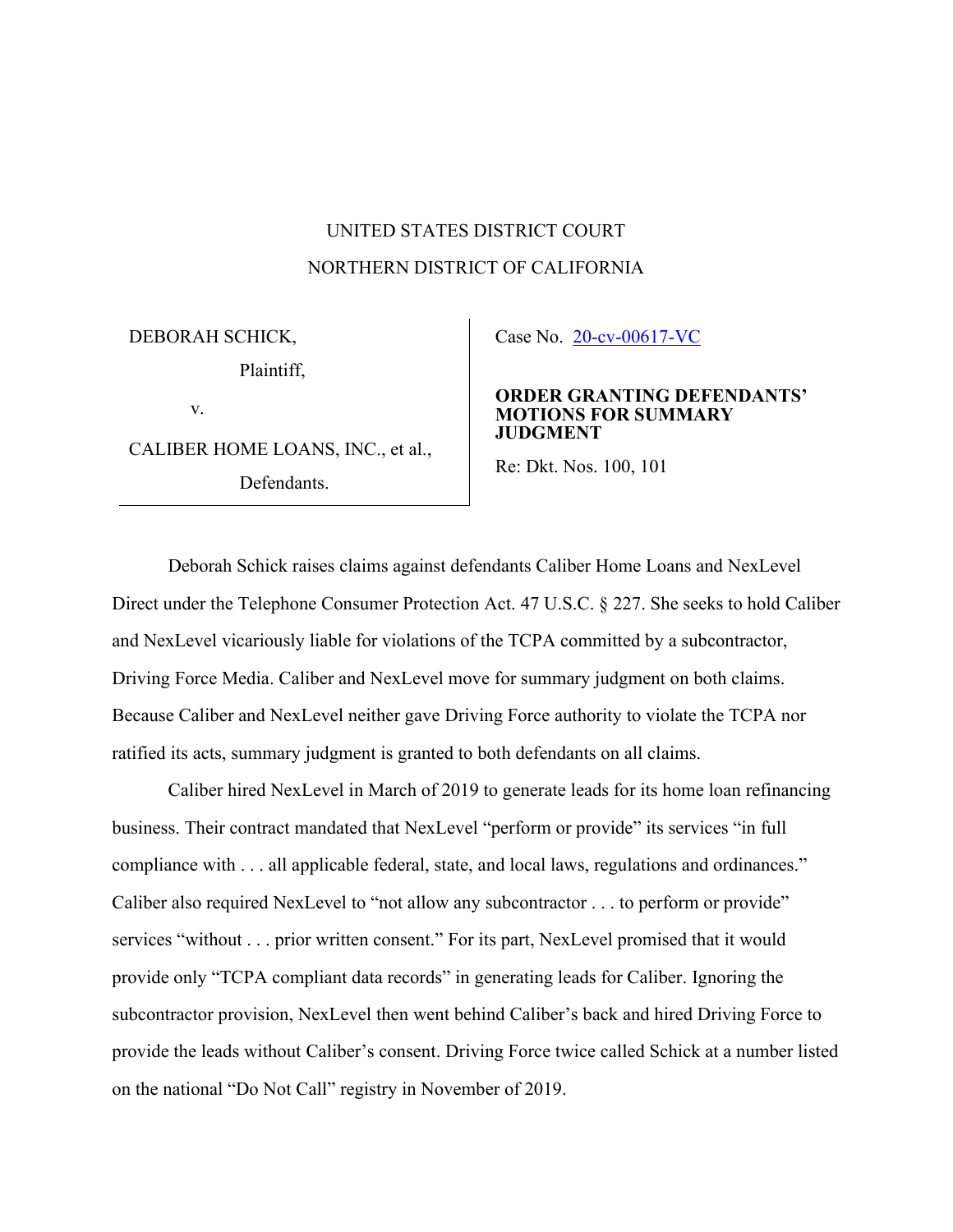Because neither Caliber nor NexLevel placed the calls to Schick, all agree they may not be held directly liable under the TCPA. 47 U.S.C. § 227(b)(1)(A) (declaring it unlawful "to make any call"). Schick instead argues vicarious liability. Courts look to "federal common law agency principles of vicarious liability" to decide whether to hold a seller responsible for its agent's TCPA violations. *In re Joint Petition Filed by Dish Network, LLC*, 28 FCC Rcd. 6574, 6584 (2013). The Restatement (Third) of Agency guides the analysis. *Kristensen v. Credit Payment Services Inc.*, 879 F.3d 1010, 1014 (9th Cir. 2018). It imposes liability where an agent acts with actual authority, apparent authority, as an employee, or where a seller ratifies an act after the fact. *Jones v. Royal Administration Services, Inc.*, 87 F.3d 443, 448–49 (9th Cir. 2018).

1. With respect to Caliber, Schick does not argue that Driving Force acted with either actual or apparent authority. After all, the undisputed evidence is that Caliber had no knowledge of Driving Force prior to Schick's lawsuit. Caliber prohibited NexLevel from subcontracting without advance authorization. And it specifically directed NexLevel to stay within the bounds of federal law, including the TCPA. Nothing suggests that Caliber either directed Driving Force to violate the TPCA or that it approved of Driving Force's actions.

Ratification occurs only where an actor is an agent or "purport[s] to be one." Restatement (Third) of Agency § 4.03 cmt. b.; *Kristensen*, 879 F.3d at 1014. A principal ratifies by accepting the benefits of an agent's act with either (1) knowledge of the "material facts," meaning the TCPA violation, or (2) knowledge of "facts that would have led a reasonable person to investigate further." Restatement §§ 4.01 cmt. b., 4.06 cmt. d.; *Abante Rooter and Plumbing, Inc. v. Arashi Mahalo, LLC*, 2019 WL 6907077, at \*1 (N.D. Cal. Dec. 19, 2019). Schick's ratification theory comes up short for the following reasons, each of which may independently require entry of summary judgment for Caliber, but both of which combine to make this a fairly easy question:

• Nothing suggests that Driving Force "pretended and demonstrably assumed to act as" Caliber's agent. *Henderson v. United Student Aid Funds, Inc.*, 918 F.3d 1068, 1074 (9th Cir. 2018). So far as the record shows, NexLevel "sold leads as if in a marketplace" and could transfer its leads to other customers besides Caliber. So too of Driving Force,

2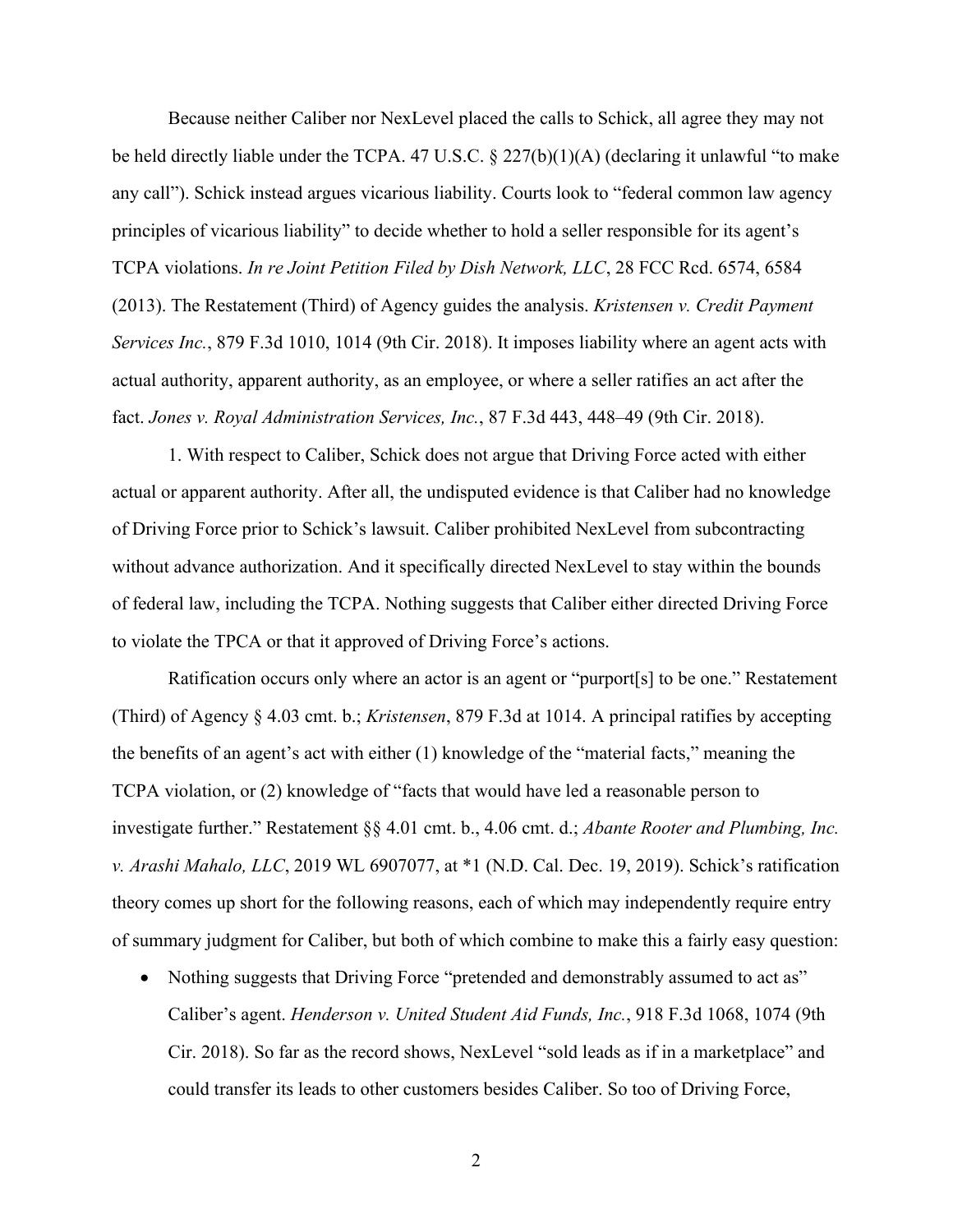which supplied leads to "4 to 6 other companies" alongside Caliber. Those facts foster doubt that Driving Force ever "purport[ed]" to act as Caliber's agent. Restatement § 4.03 cmt. b.; *Kristensen*, 879 F.3d at 1014–15.

The record shows that in response to customer complaints, Caliber tried to ensure TCPA compliance. When Caliber heard from customers who had been called despite listing their numbers on the Do Not Call registry, it followed up with NexLevel about its TCPA policies. When complaints continued, Caliber instructed NexLevel to "immediately stop all leads." And when the problems persisted after NexLevel restarted lead generation, Caliber cut ties with NexLevel altogether. *See Arashi Mahalo*, 2019 WL 6907077, at \*1.

Contrary to Schick's argument, Caliber did not ignore "red flags" about TCPA violations. True, there is an early exchange between Caliber and NexLevel about a test batch of ten leads. Caliber noted that one of the ten customers said that he had requested to be placed on a Do Not Call list, meaning that, "[i]f the customer is correct, we should never have received this one." But this one-off exchange falls short of showing ratification. Had Caliber outright ignored signs that NexLevel supplied non-compliant leads, there might be a genuine dispute as to vicarious liability. But rather than blindly accept leads running afoul of the TCPA, Caliber prodded NexLevel about its TCPA compliance, promptly demanded a pause in lead generation, and canceled its contract with NexLevel altogether soon thereafter. *Compare Henderson*, 918 F.3d at 1076 (describing evidence that the defendant sought "to remain willfully ignorant").

2. With respect to NexLevel, Schick argues that Driving Force acted with actual authority because NexLevel controlled its operation, and alternatively that NexLevel ratified Driving Force's acts after the fact. But no reasonable jury could find NexLevel vicariously liable based on the evidence in the record.

Actual authority "derives from an act specifically mentioned to be done in a written or oral communication" or "comes from a general statement of what the agent is supposed to do." *N.L.R.B. v. District Council of Iron Workers of the State of California and Vicinity*, 124 F.3d 1094, 1098 (9th Cir. 1997). It is not enough to "establish an agency relationship." *Jones*, 87 F.3d

3